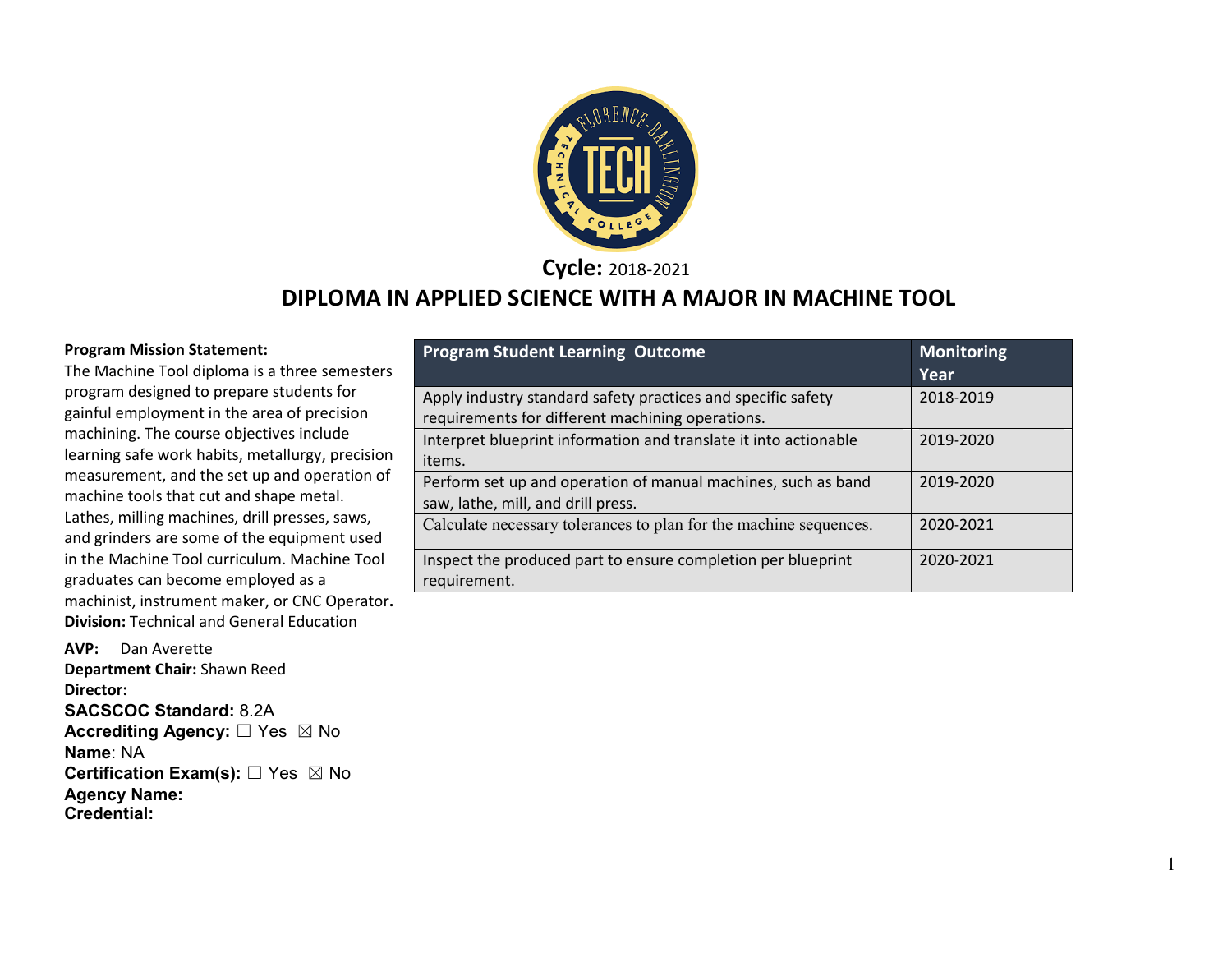## **STUDENT LEARNING OUTCOMES FOR 48.0501 2018-2019**

| A. Program<br><b>Student Learning</b><br><b>Outcomes</b>                                                                     | <b>B.</b> What<br>courses<br>are<br><b>PSLOs</b><br><b>Assessed</b>                  | C. Methods for<br><b>Outcomes</b><br><b>Assessment</b>                        | <b>D. Expected Level</b><br>of Program<br><b>Performance</b>                          | <b>E. Data Collection</b>                                                                     | <b>F. Results</b>                                                                                           | <b>G. Plan For Improvement</b>                                                                                                                                                             |
|------------------------------------------------------------------------------------------------------------------------------|--------------------------------------------------------------------------------------|-------------------------------------------------------------------------------|---------------------------------------------------------------------------------------|-----------------------------------------------------------------------------------------------|-------------------------------------------------------------------------------------------------------------|--------------------------------------------------------------------------------------------------------------------------------------------------------------------------------------------|
| What should the<br>graduates of your<br>program be able to<br>do?                                                            | Where do<br>you see<br>evidence<br>that the<br>student<br>can do<br>these<br>things? | How does your<br>program evaluate<br>student/graduate<br>skills/abilities?    | What is the expected<br>level of student<br>performance for the<br>program?           | When will you collect<br>the data needed to<br>evaluate the<br>performance of the<br>program? | What are the<br>results of the<br>evaluation?<br><b>NOTE: include</b><br>student ratio with<br>all results. | How will you use this information<br>to improve the program                                                                                                                                |
| Apply industry<br>standard safety<br>practices and specific<br>safety requirements<br>for different<br>machining operations. | <b>MTT 112</b>                                                                       | Students apply<br>standard safety<br>practices in machine<br>tool technology. | 100% of MTT students<br>will pass the safety<br>test with a grade of<br>80% or above. | Spring 2019                                                                                   | 18 out of 18<br>(100%) students<br>made a grade of<br>80% or above.<br>Class average was<br>a 96.5%.        | The expected learning level was<br>met and the faculty will continue to<br>evaluate this learning outcomes<br>with other classes since safety is<br>the most important outcome we<br>have. |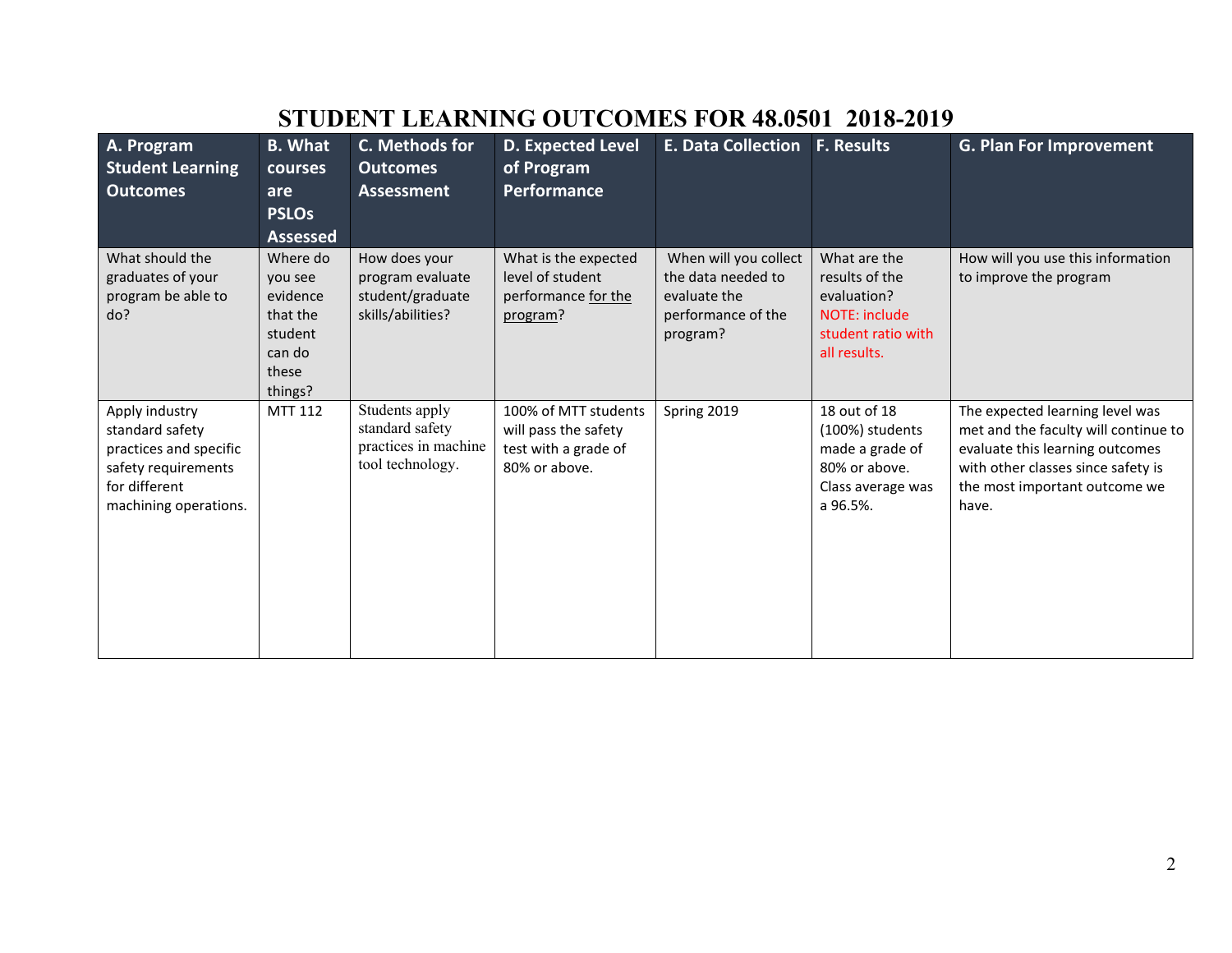| A. Program<br><b>Student Learning</b><br><b>Outcomes</b>                         | <b>B.</b> What<br>courses<br>are<br><b>PSLOs</b><br><b>Assessed</b>                  | C. Methods for<br><b>Outcomes</b><br><b>Assessment</b>                      | <b>D. Expected Level</b><br>of Program<br>Performance                                       | E. Data Collection F. Results                                                                 |                                                                                                                            | <b>G. Plan For Improvement</b>                                                                                                                                      |
|----------------------------------------------------------------------------------|--------------------------------------------------------------------------------------|-----------------------------------------------------------------------------|---------------------------------------------------------------------------------------------|-----------------------------------------------------------------------------------------------|----------------------------------------------------------------------------------------------------------------------------|---------------------------------------------------------------------------------------------------------------------------------------------------------------------|
| What should the<br>graduates of your<br>program be able to<br>do?                | Where do<br>you see<br>evidence<br>that the<br>student<br>can do<br>these<br>things? | How does your<br>program evaluate<br>student/graduate<br>skills/abilities?  | What is the expected<br>level of student<br>performance for the<br>program?                 | When will you collect<br>the data needed to<br>evaluate the<br>performance of the<br>program? | What are the<br>results of the<br>evaluation?<br><b>NOTE: include</b><br>student ratio with<br>all results.                | How will you use this information<br>to improve the program                                                                                                         |
| Interpret blueprint<br>information and<br>translate it into<br>actionable items. | MTT 250                                                                              | Students prepare a<br>program to contour<br>a simple part on a<br>CNC mill. | 100% of students will<br>make a grade of 70%<br>or above on G02-G03<br>mill block. MTT 250. | Summer 2020                                                                                   | 8 out of 8 students<br>(100%) passed the<br>project with a 70%<br>or above. Class<br>average on this<br>project was a 97%. | The expected learning level was<br>met and the faculty will continue to<br>evaluate this learning out comes<br>with other classes that deal with<br>CNC programing. |

## **STUDENT LEARNING OUTCOMES FOR 48.0501 2019-2020**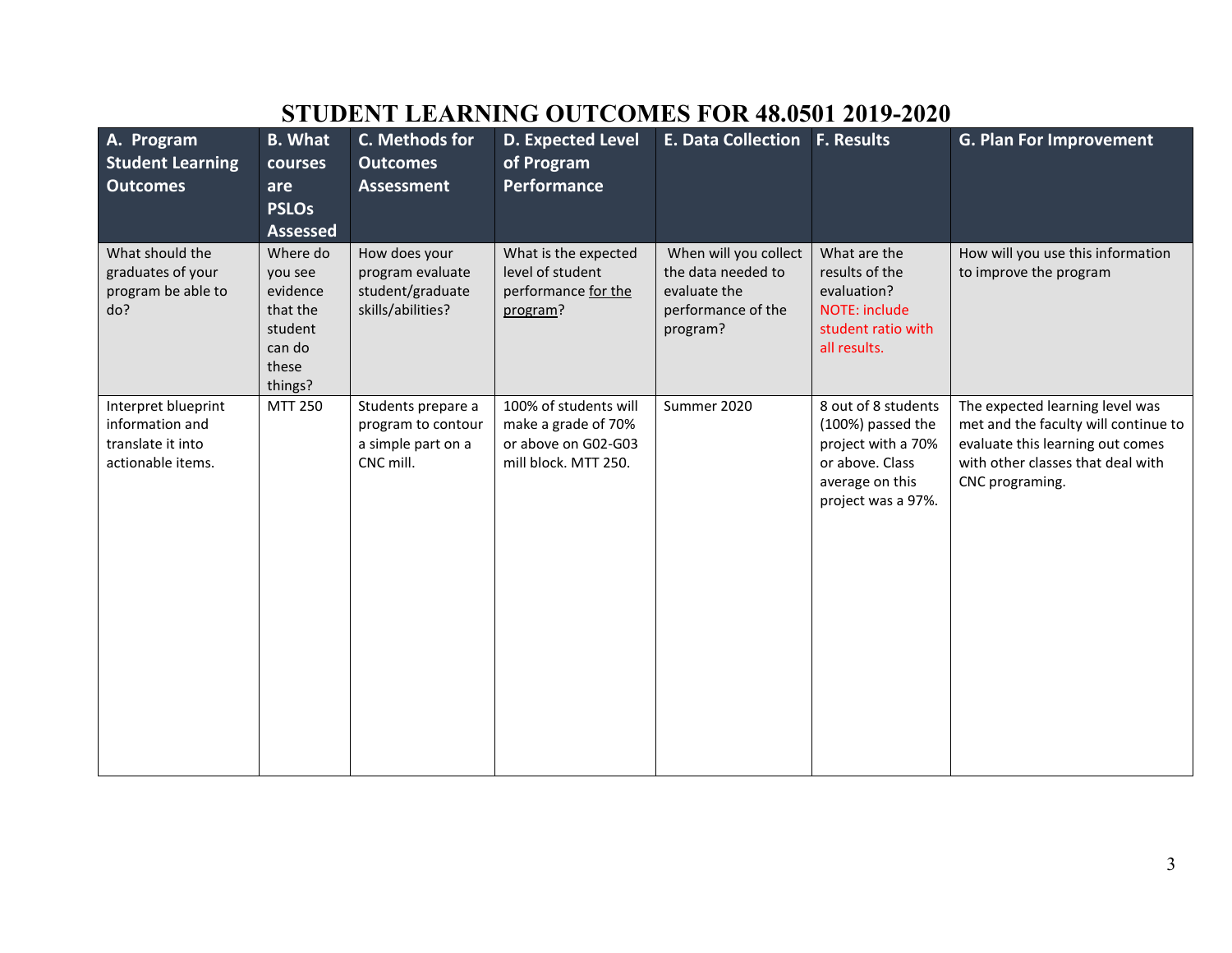# **STUDENT LEARNING OUTCOMES FOR 48.0501 2019-2020**

| A. Program<br><b>Student Learning</b>                                                                       | <b>B.</b> What<br>courses                                                         | C. Methods for<br><b>Outcomes</b>                                               | <b>D. Expected Level</b><br>of Program                                                               | <b>E. Data Collection</b>                                                                     | <b>F. Results</b>                                                                                                                                                                                 | <b>G. Plan For Improvement</b>                                                                                                                                                                                                             |
|-------------------------------------------------------------------------------------------------------------|-----------------------------------------------------------------------------------|---------------------------------------------------------------------------------|------------------------------------------------------------------------------------------------------|-----------------------------------------------------------------------------------------------|---------------------------------------------------------------------------------------------------------------------------------------------------------------------------------------------------|--------------------------------------------------------------------------------------------------------------------------------------------------------------------------------------------------------------------------------------------|
| <b>Outcomes</b>                                                                                             | are PSLOs<br><b>Assessed</b>                                                      | <b>Assessment</b>                                                               | <b>Performance</b>                                                                                   |                                                                                               |                                                                                                                                                                                                   |                                                                                                                                                                                                                                            |
| What should the<br>graduates of your<br>program be able to<br>do?                                           | Where do<br>you see<br>evidence<br>that the<br>student can<br>do these<br>things? | How does your<br>program evaluate<br>student/graduate<br>skills/abilities?      | What is the expected<br>level of student<br>performance for the<br>program?                          | When will you<br>collect the data<br>needed to evaluate<br>the performance of<br>the program? | What are the<br>results of the<br>evaluation?<br><b>NOTE: include</b><br>student ratio with<br>all results.                                                                                       | How will you use this information<br>to improve the program                                                                                                                                                                                |
| Perform setup and<br>operation of manual<br>machines, such as<br>band saw, lathe, mill,<br>and drill press. | MTT 112                                                                           | MTT Diploma<br>students will<br>demonstrate basic<br>operations on the<br>mill. | 100% of MTT Diploma<br>students will make a<br>grade of 70% or<br>better on pass/fail mill<br>block. | Spring 2020                                                                                   | 9 out 11 students<br>(81.8%) made a<br>70% or above on<br>this project. Class<br>average on this<br>project was an<br>80% with 2<br>students who did<br>not make the<br>required 70% or<br>above. | The expected learning outcome<br>was not met. The MTT faculty<br>determined the students needed<br>extra time on the machine and<br>part alignment to help ensure the<br>tolerance of 0.002 of inch can be<br>achieved on future projects. |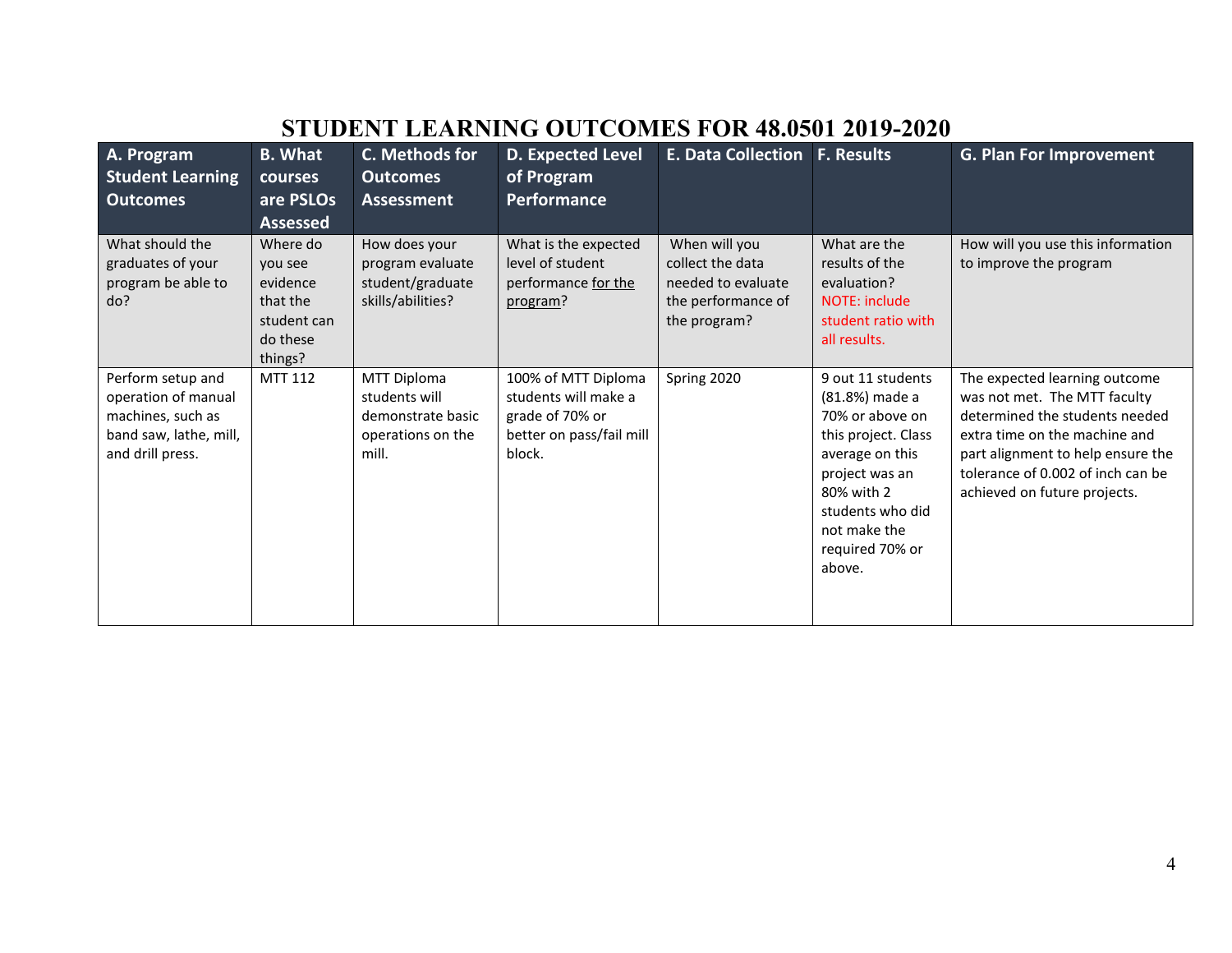# **STUDENT LEARNING OUTCOMES FOR 48.0501 2020-2021**

| A. Program<br><b>Student Learning</b><br><b>Outcomes</b>                   | <b>B.</b> What<br>courses are<br><b>PSLOs</b><br><b>Assessed</b>               | C. Methods for<br><b>Outcomes</b><br><b>Assessment</b>                     | <b>D. Expected Level</b><br>of Program<br>Performance                                                              | E. Data<br><b>Collection</b>                                                                  | <b>F. Results</b>                                                                                    | <b>G. Plan For Improvement</b>                                                                                                                                                                                                                    |
|----------------------------------------------------------------------------|--------------------------------------------------------------------------------|----------------------------------------------------------------------------|--------------------------------------------------------------------------------------------------------------------|-----------------------------------------------------------------------------------------------|------------------------------------------------------------------------------------------------------|---------------------------------------------------------------------------------------------------------------------------------------------------------------------------------------------------------------------------------------------------|
| What should the<br>graduates of your<br>program be able to<br>do?          | Where do you<br>see evidence<br>that the<br>student can<br>do these<br>things? | How does your<br>program evaluate<br>student/graduate<br>skills/abilities? | What is the expected<br>level of student<br>performance for the<br>program?                                        | When will you collect<br>the data needed to<br>evaluate the<br>performance of the<br>program? | What are the<br>results of the<br>evaluation?<br>NOTE: include<br>student ratio with<br>all results. | How will you use this information<br>to improve the program                                                                                                                                                                                       |
| Calculate necessary<br>tolerances to plan<br>for the machine<br>sequences. | <b>MTT 113</b>                                                                 | Students perform<br>advanced<br>operation on the<br>manual lathe.          | 100% of the<br>students will make<br>a 70% or higher on<br>MTT 113 project<br>Pass/Fail Lathe<br>Chucking project. | Summer 2021                                                                                   | 7 out of 11<br>students (63.6%)<br>made a grade of<br>70% or higher.<br>Class average<br>63%.        | The expected learning outcome<br>was not met. The 4 students<br>who did not meet the<br>benchmark did not complete<br>the course due to COVID-19<br>shut down. The faculty will<br>encourage the students be<br>more aware of time<br>management. |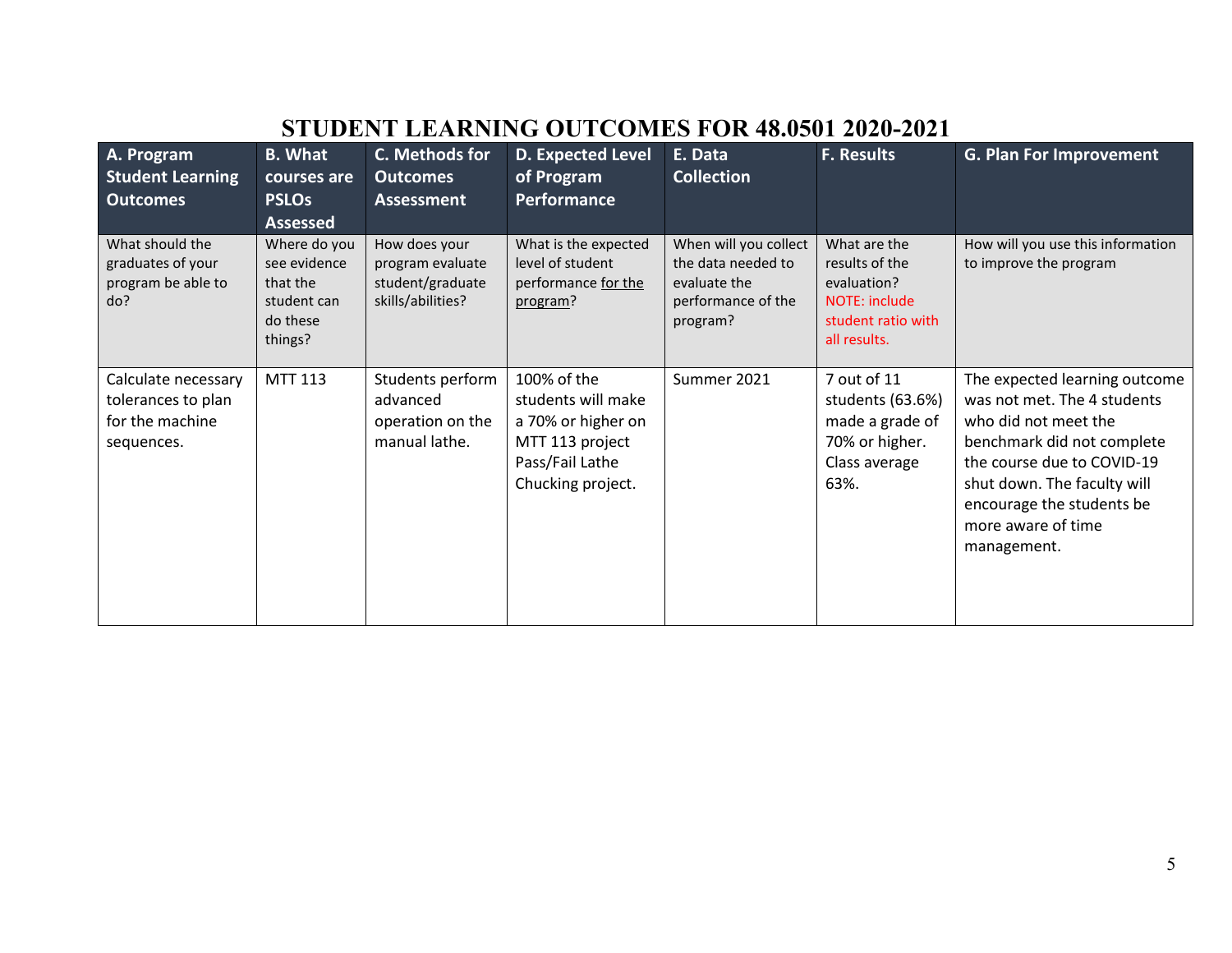# **STUDENT LEARNING OUTCOMES FOR 48.0501 2020-2021**

| A. Program<br><b>Student Learning</b><br><b>Outcomes</b>                              | <b>B.</b> What<br>courses are<br><b>PSLOs</b><br><b>Assessed</b>               | C. Methods for<br><b>Outcomes</b><br><b>Assessment</b>                                                                                               | <b>D. Expected Level</b><br>of Program<br>Performance                                                                        | E. Data<br><b>Collection</b>                                                                  | <b>F. Results</b>                                                                                                                                                                  | <b>G. Plan For Improvement</b>                                                                                                            |
|---------------------------------------------------------------------------------------|--------------------------------------------------------------------------------|------------------------------------------------------------------------------------------------------------------------------------------------------|------------------------------------------------------------------------------------------------------------------------------|-----------------------------------------------------------------------------------------------|------------------------------------------------------------------------------------------------------------------------------------------------------------------------------------|-------------------------------------------------------------------------------------------------------------------------------------------|
| What should the<br>graduates of your<br>program be able to<br>do?                     | Where do you<br>see evidence<br>that the<br>student can<br>do these<br>things? | How does your<br>program evaluate<br>student/graduate<br>skills/abilities?                                                                           | What is the expected<br>level of student<br>performance for the<br>program?                                                  | When will you collect<br>the data needed to<br>evaluate the<br>performance of the<br>program? | What are the<br>results of the<br>evaluation?<br>NOTE: include<br>student ratio with<br>all results.                                                                               | How will you use this information<br>to improve the program                                                                               |
| Inspect the<br>produced part to<br>ensure completion<br>per blueprint<br>requirement. | <b>MTT 113</b>                                                                 | Students will<br>setup the lathe<br>and/or mill<br>correctly and<br>produce a first<br>article that is<br>accurate<br>according to the<br>blueprint. | 100% of students<br>will make a grade of<br>70% or higher on<br>the Milling Cutter<br>Arbor mil/lathe<br>project in MTT 113. | Summer 2021                                                                                   | 11 out of 11<br>(100%) students<br>made a grade of<br>70% or higher on<br>the Milling<br><b>Cutter Arbor</b><br>mill/lathe project<br>in MTT 113<br>Class average<br>was an 82.5%. | The expected learning level<br>was met and the faculty will<br>continue to evaluate the<br>progress of insuring blueprint<br>requirement. |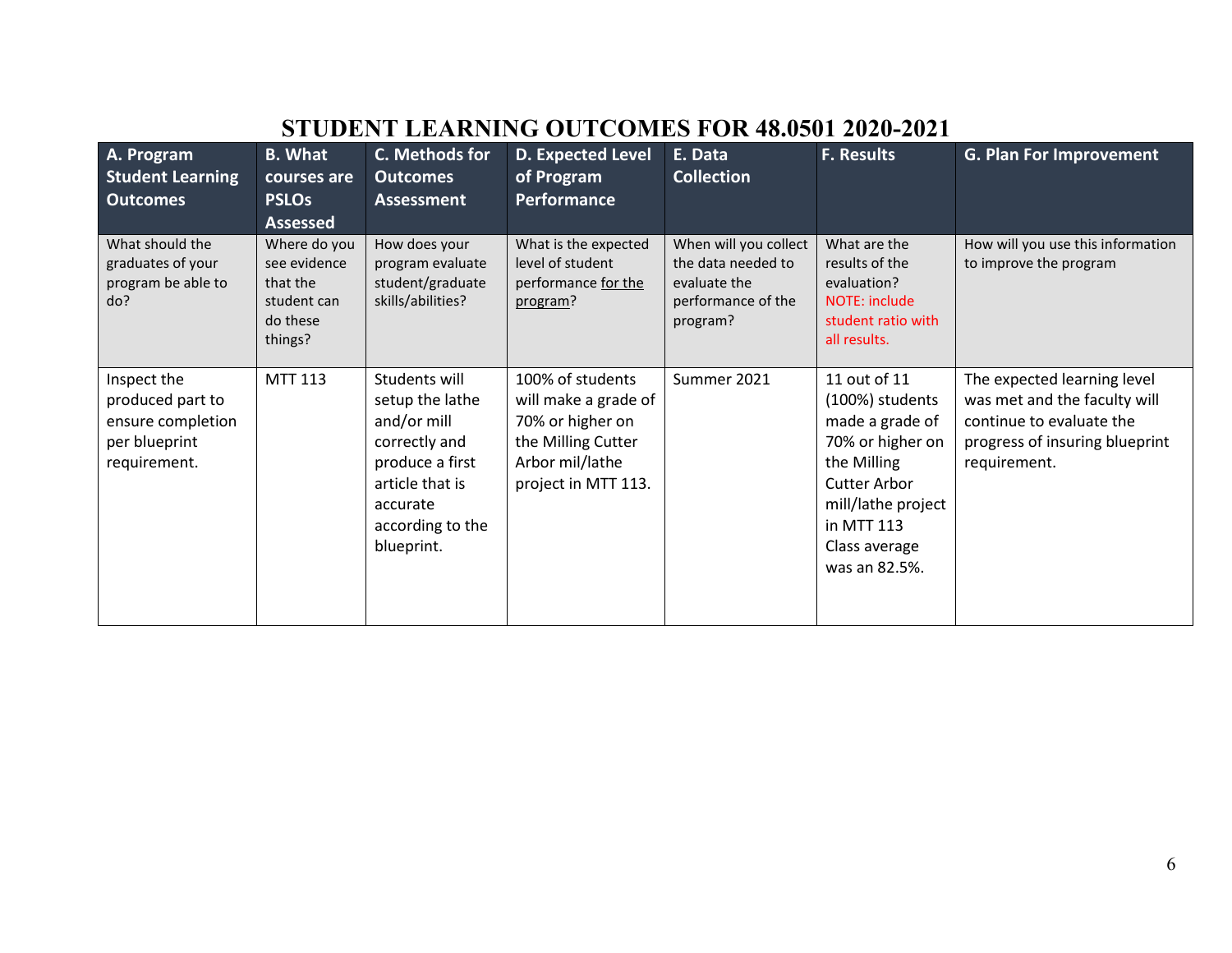## **CONTINUOUS STUDENT IMPROVEMENT**

**In comparison to the last cycle the MTT Faculty has been able to identify the short falls in tracking student improvement. The faculty in this cycle has been focusing on more hands-on projects to evaluate student learning outcomes because they feel this approach gives them a more accurate method to determine mastery of the concepts.** 

**The program's one major short fall from last cycle would be in the MTT 113 class pass/fail projects. The students did struggle with holding tolerances to blueprint specifications which could be attributed to limited understanding how the machine and material conditions affects the parts being made. The faculty has started to address this issue by requiring the students to inform the instructor the required steps of completing the project before the first attempt.**

**Overall, the MTT faculty feels that student performance will continue to improve. All the MTT students from these different cohorts are working in the field.**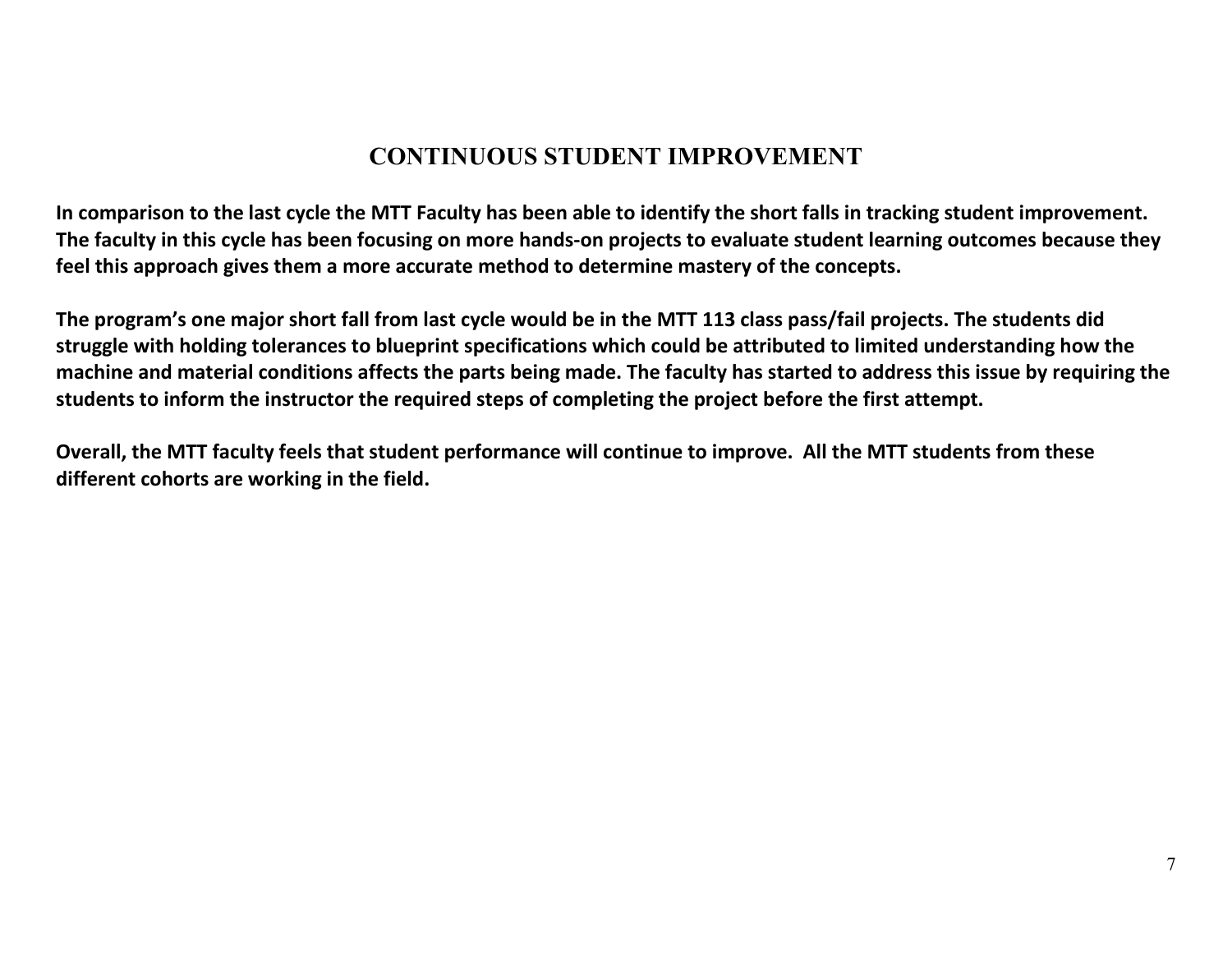### **PROGRAM VITAL STATISTICS**

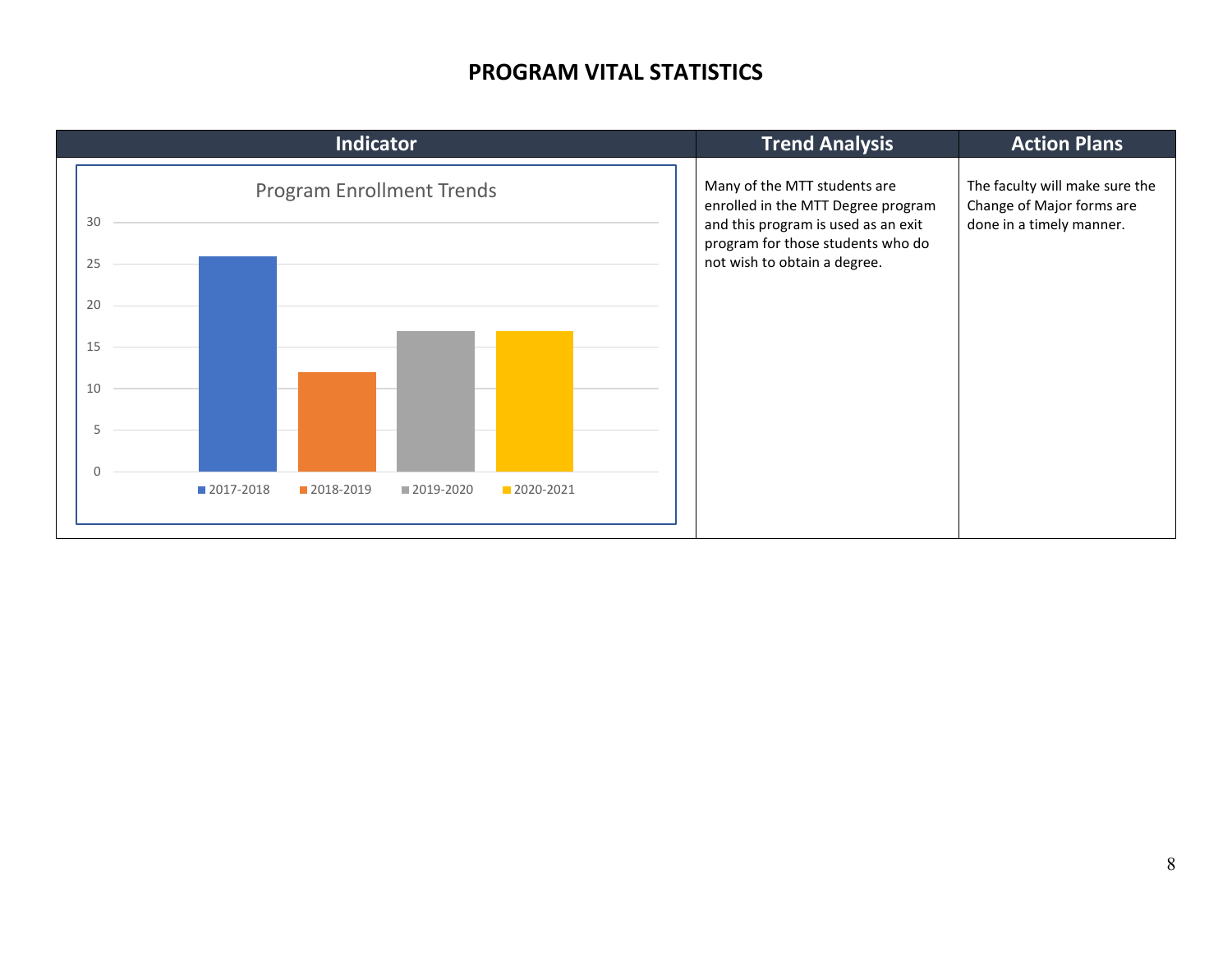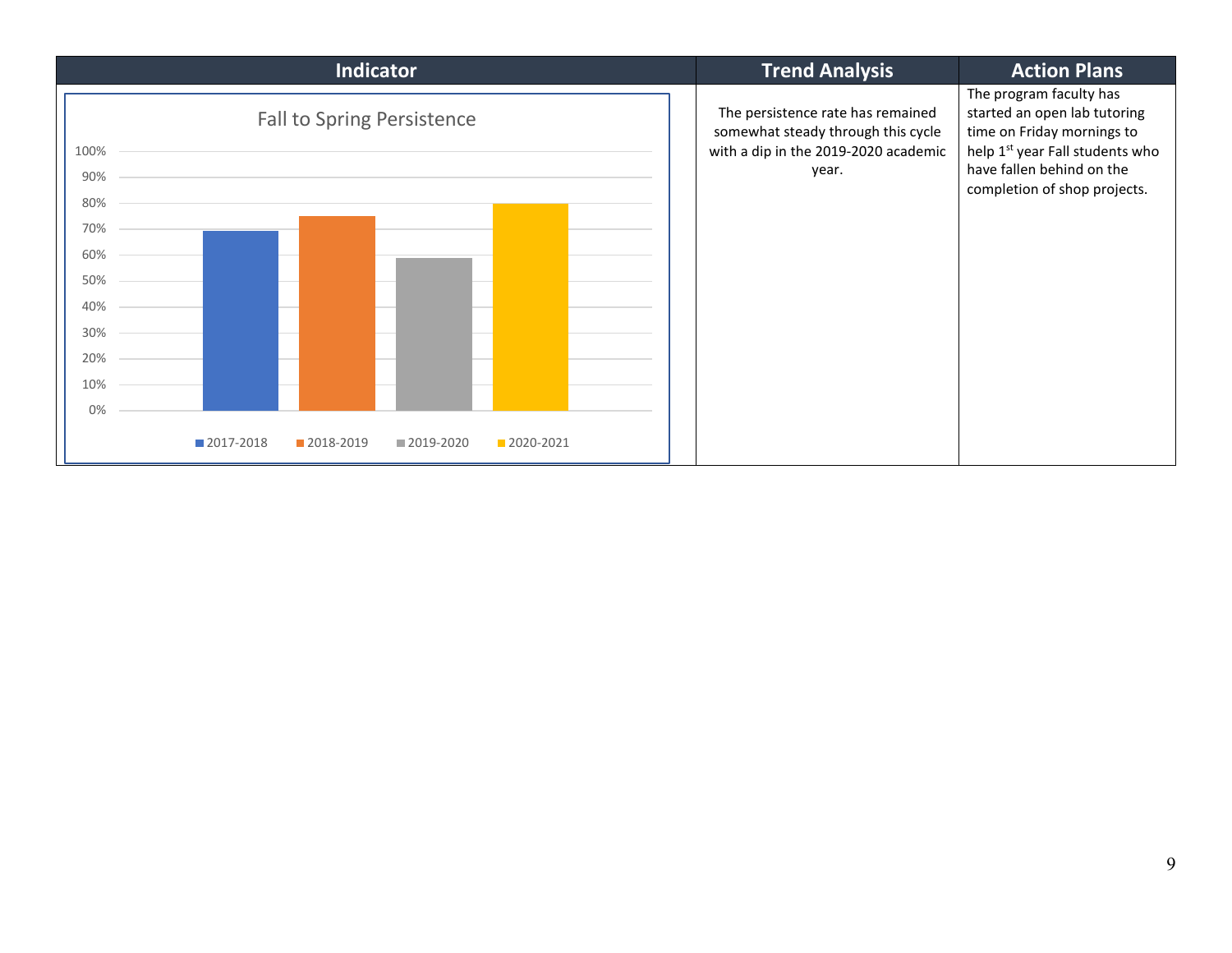